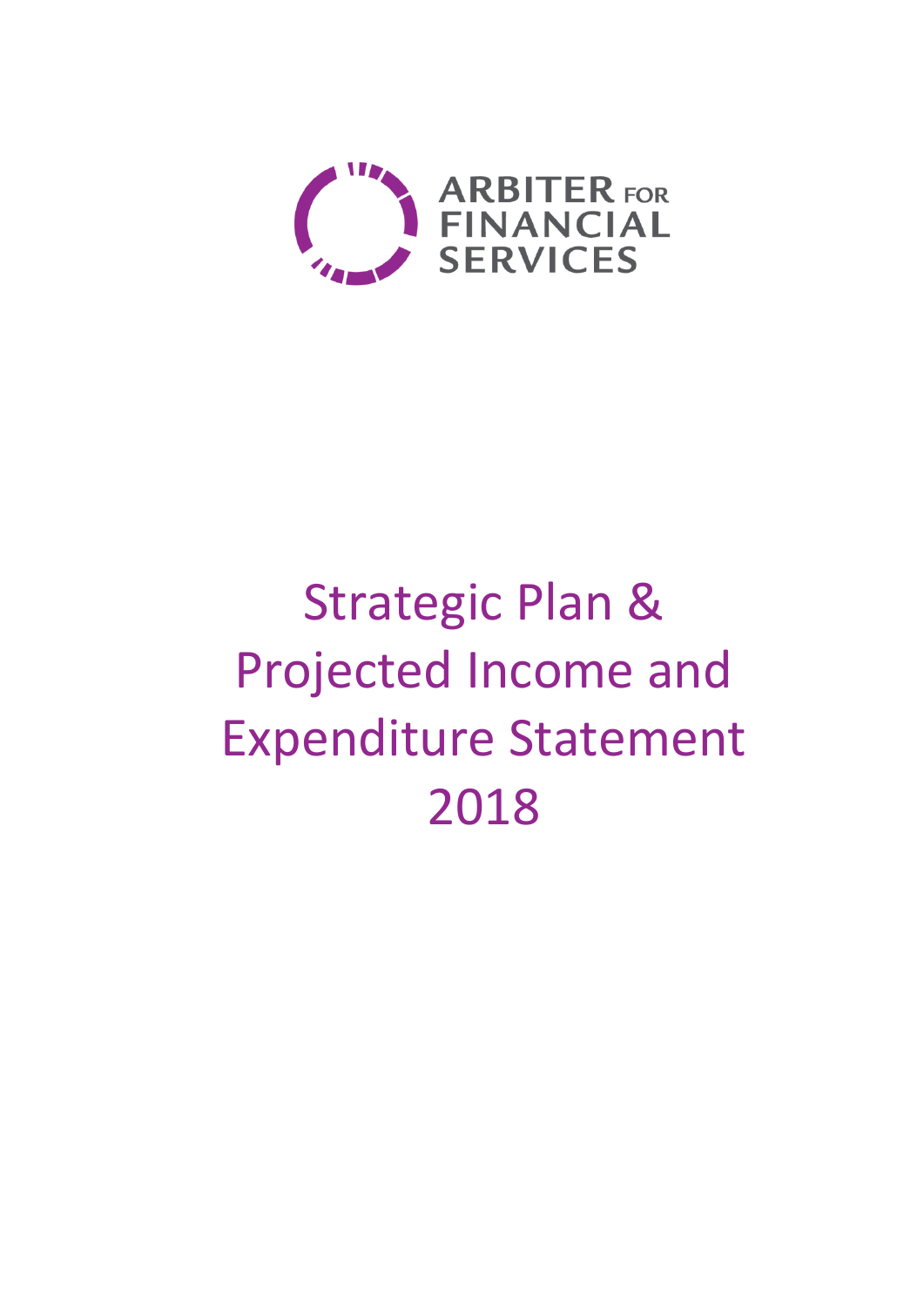## Table of Contents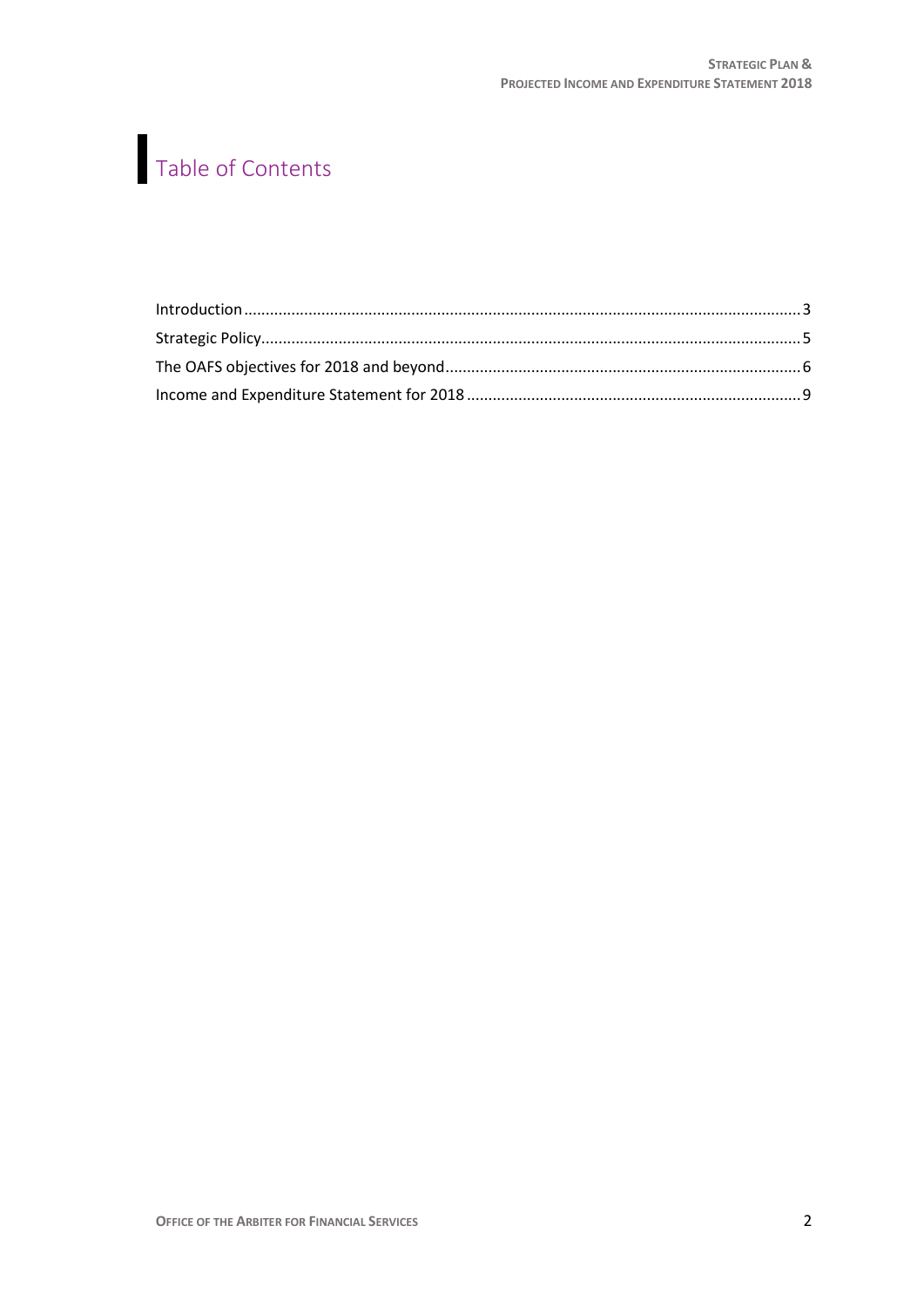## <span id="page-2-0"></span>Introduction

The legislation establishing the Arbiter for Financial Services is Act XVI of 2016<sup>1</sup> came into force on 18 April 2016. The Act was updated in April 2017 by virtue of Act XVI of 2017.

#### **Strategic Plan 2018**

The law obliges the Board to prepare and approve a Strategic Plan for the year, in consultation with the Arbiter for Financial Services.

The report is required to specify the objectives of the activities of the OAFS for the financial year concerned; the nature and scope of the activities to be undertaken; the targets and criteria for assessing the performance of the OAFS; and the uses for which it is proposed to apply the OAFS's resources.

A copy of the strategic plan, as approved by the Board, is required to be sent to the Minister for Finance who shall lay it on the Table of the House of Representatives and shall also be made available to the public.

#### **The Office of the Arbiter for Financial Services (OAFS)**

- Set up by law with power to mediate, investigate and adjudicate complaints filed by customers against all financial services providers.
- Consists of the Arbiter for Financial Services and the substitute Arbiter, if any, the Board of Management and Administration and of such officers and staff members appointed or employed with the Office.
- Its day-to-day management is the responsibility of a Board (referred to as the Board of Management and Administration) headed by a chairperson. The Board is not in any way involved in the decision of complaints.

#### **The Arbiter for Financial Services**

- Totally independent and impartial of all parties concerned to the complaint and shall not be subject to the direction or control of any other person or authority.
- Has the authority to determine and adjudge a complaint by reference to what, in his opinion, is fair, equitable and reasonable in the particular circumstances and substantive merits of the case.

 $\overline{\phantom{a}}$ 

<sup>1</sup> <http://justiceservices.gov.mt/DownloadDocument.aspx?app=lp&itemid=27478&l=1>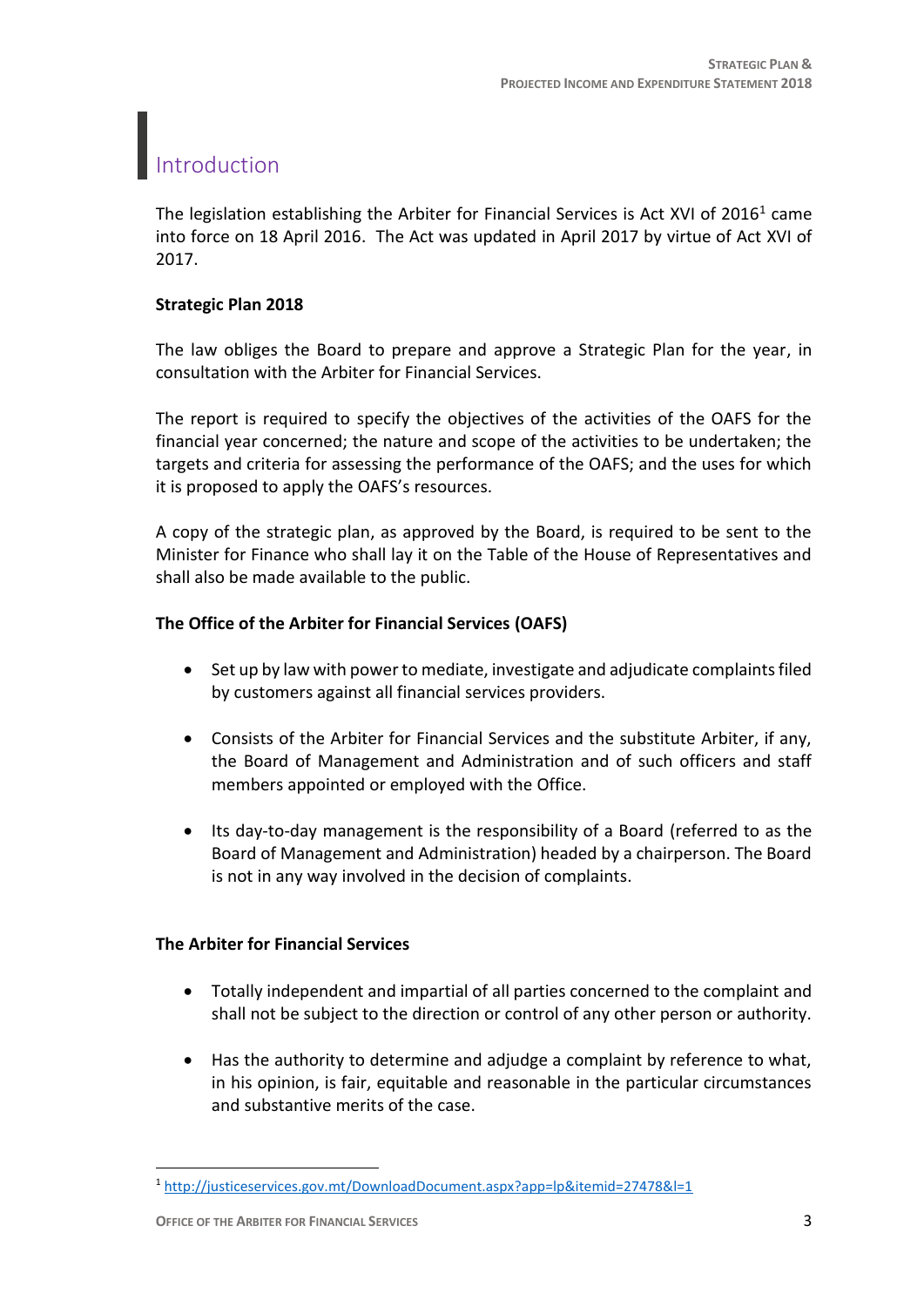- Is required to deal with complaints in a procedurally fair, informal, economical and expeditious manner.
- May, if he thinks fit, treat individual complaints made with the Office together, provided that such complaints are intrinsically similar in nature.
- Can make awards up to €250,000, together with any additional sum for interest due and other costs, to each claimant for claims arising from the same conduct.
- Decisions are binding on both parties subject only to appeal to the Court of Appeal (Inferior Jurisdiction).

#### **Compliants handling**

- Natural persons and micro-enterprises may lodge a complaint with the OAFS.
- Complaints may be lodged against all financial services providers, which are or have been licensed or otherwise authorised by the Malta Financial Services Authority or any other financial services law, which offers or have offered financial services in or from Malta.
- The charge for lodging a complaint with the OAFS is €25 which is reimbursable in full if the complainant decides to withdraw his complaint or the parties to the complaint agree on a settlement of the dispute.
- Before submitting a complaint with the Office, a customer has to give a financial service provider reasonable opportunity to deal with a complaint. Supporting evidence would be requested of the complainant.
- Complaints about the conduct complained of, which are or have been the subject of a law suit before a court or tribunal initiated by the same complainant on the same subject matter, will not be accepted.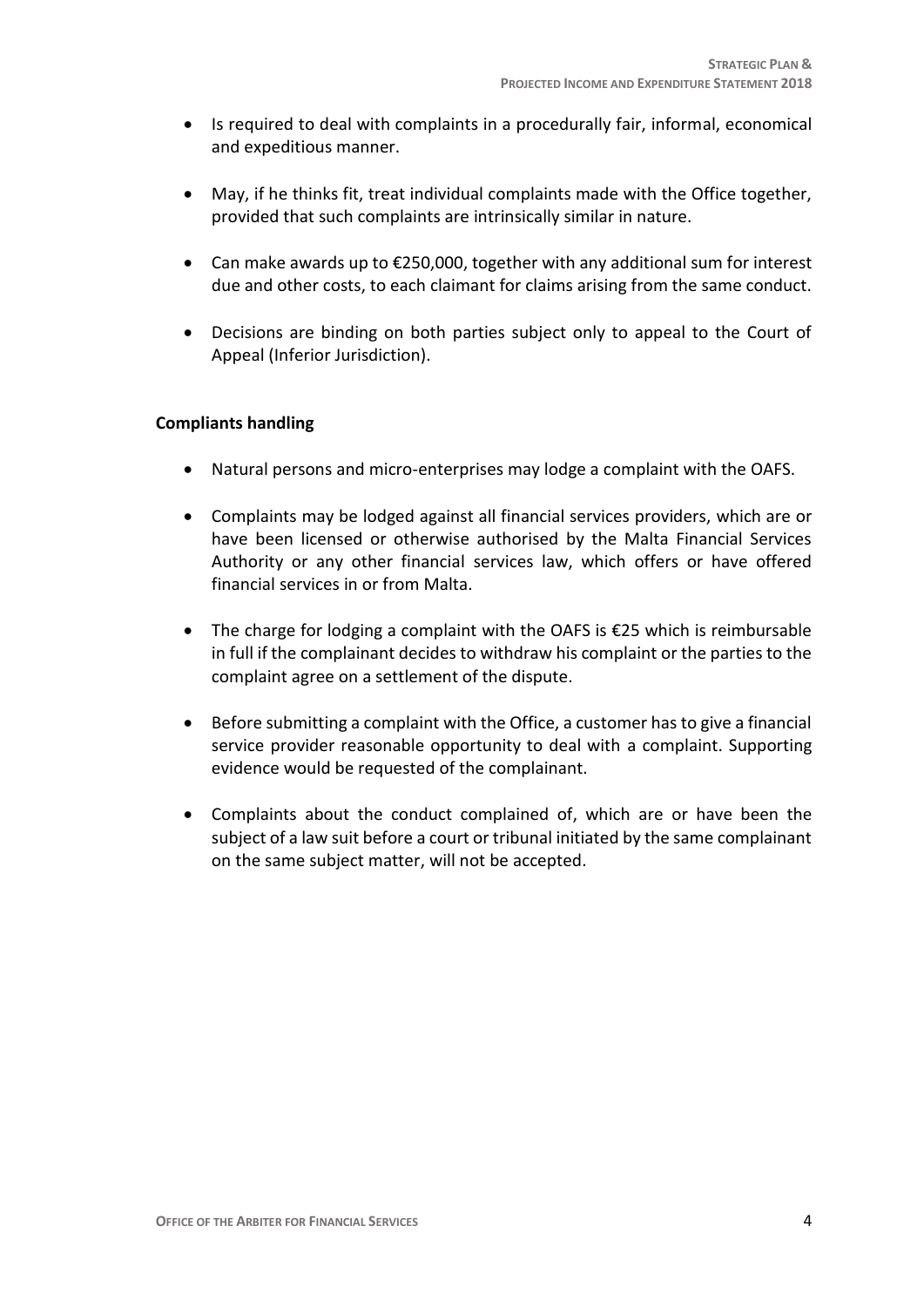### <span id="page-4-0"></span>Strategic Policy

The OAFS workload is dictated by the number of complaints it receives and is therefore indeterminate.

The aim of the OAFS is to build and improve upon its level of service to the general public, to increase awareness of its role amongst the general public as well as providers and to be proactive in relation to its statutory activities.

Although the OAFS has only been in existence since April 2016 and has been hearing cases as of September 2016, over 700 complainants have lodged a complaint by end of November 2017 (545 complainants in 2016 and 164 complainants as at end of November 2017). This includes 400 complainants relating to investments in a collective investment scheme which are being treated as one collective complaint and a further 56 other complainants, filed individually, relating to the same investment. These other complainants could not be treated as one complaint as although they deal with the same investment, the particulars of each case is different.

The remaining number of complaints are essentially related to allegations of bad investment advice or losses in investment value as a result of failure of investments.

As at November 2017, over 90 complaints have been closed since the OAFS started operating in May 2016. Of these, 64 cases were decisions delivered by the Arbiter. The remaining cases were terminated following mediation or the provider agreed to settle prior to mediation.

Although mediation is voluntary, the OAFS believes that there is substantial scope for financial providers to embrace this process of resolving disputes. Mediation works when parties wish to pursue resolution of the complaint in an open and cooperative manner. Although the majority of complainants are willing to enter into mediation, only a few providers accept. That stated, the OAFS is encouraged by the approach taken by a few providers which have shown a very professional demeanour in the manner they have handled and settled complaints during mediation.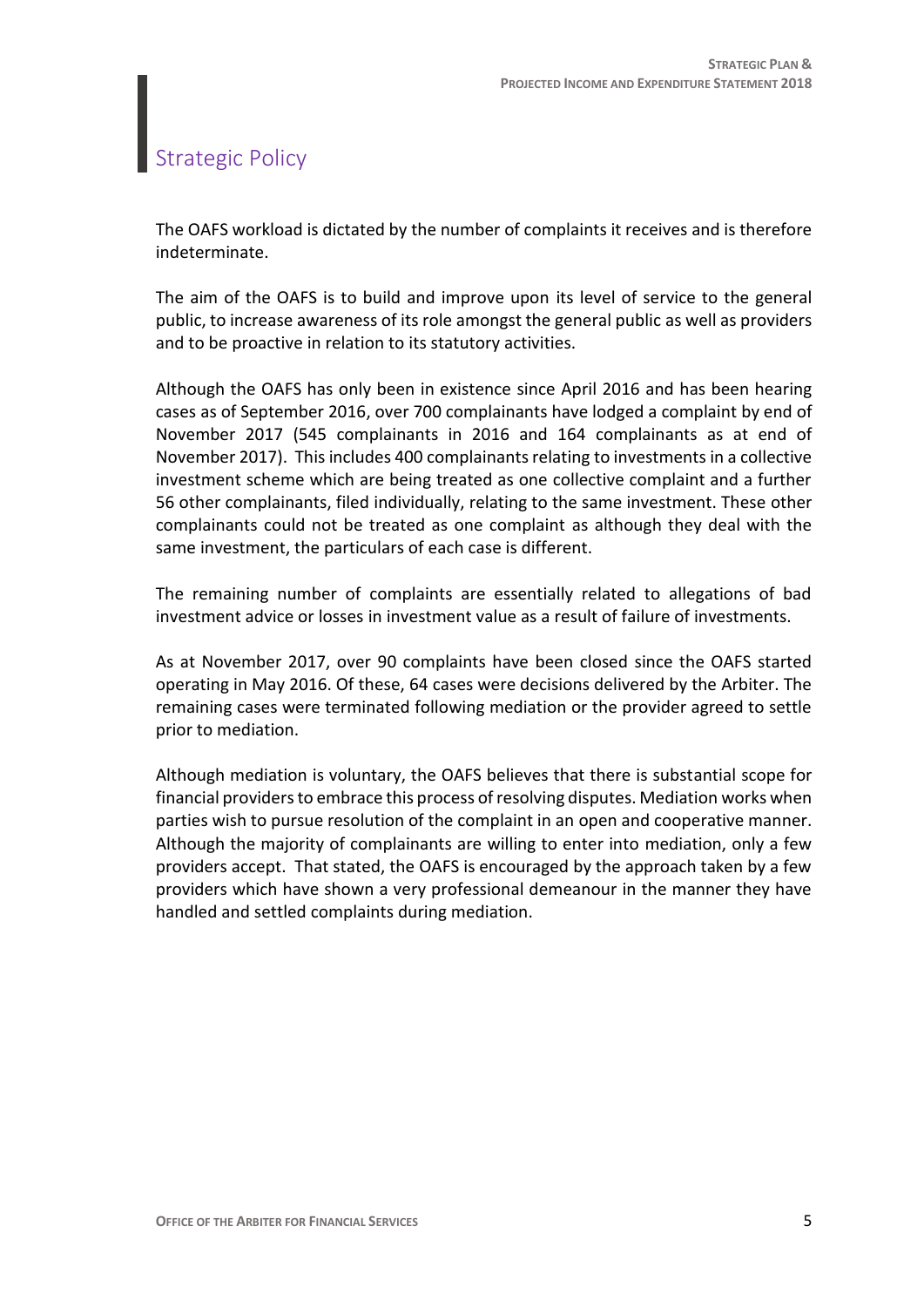## <span id="page-5-0"></span>The OAFS objectives for 2018 and beyond

The key objective of the OAFS is to work in a transparent, effective, fair and independent manner.

In its operations, the OAFS deals with the public and with a range of private financial services providers. It is therefore reasonable to expect the OAFS to provide an efficient and transparent public service.

A number of 2017 objectives have been met in full, while others are ongoing. As some projects take time to evolve and come to successful fruition, the OAFS's objectives for 2018 therefore continue to build on those for the current year. The OAFS has a team of dedicated and competent staff and will strive to meet in full the objectives outlined herein.

The OAFS acknowledges that expectations are high and no effort will be spared to ensure that it delivers on the expectations that all stakeholders have of this Office.

#### A. RESOLVING COMPLAINTS IN ACCORDANCE WITH BEST PRACTICE AND THE HIGHEST STANDARDS OF CUSTOMER SERVICE

*As the handling of complaints is at the very heart of the OAFS's public service function, it must be ensured that such matters are treated with the highest standard of customer service – including courtesy, timeliness, confidentiality and impartiality. The approach of the OAFS in this area must be to seek to investigate and reach a resolution to the problem at issue.*

- i. Complaints will continue to be addressed promptly in order to facilitate their speedy and effective resolution having regard to the varying complexity of some cases, which can have significant implications for time scales.
- ii. As an ADR entity, the OAFS encouraged by law to conduct mediation in an effective manner and it is the aim of the OAFS to strive to resolve cases informally and amicably by way of mediation. Parties to a complaint may or may not accept to refer a complaint to mediation.
- iii. If mediation is refused or if it fails, the case is forwarded to the Arbiter for examination and a sitting is convened.
- B. IMPROVING ACCESSIBILITY AND AWARENESS BY BOTH CUSTOMERS AND FINANCIAL SERVICES PROVIDERS ABOUT RIGHTS TO COMPLAIN, DEALINGS WITH FINANCIAL SERVICE PROVIDERS AND THE DISPUTE RESOLUTION PROCEDURE OF THE OAFS.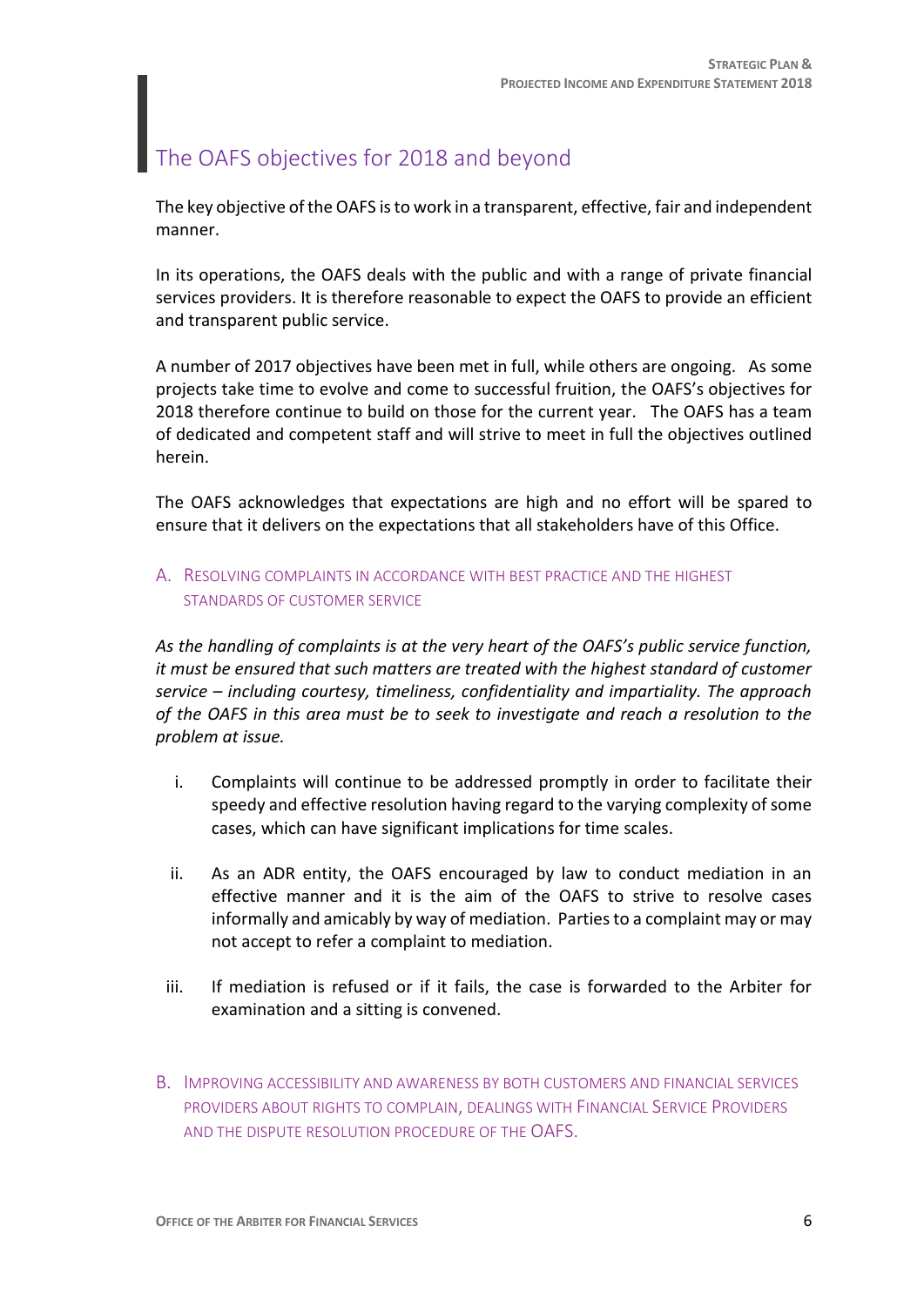*The OAFS is required to provide an accessible service to both customers and financial service providers.* 

- i. To this end, the OAFS intends to continue with its efforts to disseminate information on its role to various interested bodies such as the media, statutory bodies, customer bodies, lawyers, financial sector representative bodies and to the general public.
- ii. The OAFS also intends to use its website to maximise access to the OAFS and disseminate information on complaints procedures.
- iii. Advanced preparations are in hand for the OAFS to procure a Case and File Management System, which will facilitate the furnishing of statistical reports in fulfilment of its obligations in terms of the ADR Directive<sup>2</sup>. The system will be required to meet enhanced data protection requirements which will come into force in 2018 on the implementation of the General Data Protection Regulations<sup>3</sup>.
- iv. The submission of electronic complaint forms and documents through a secure online environment will be explored.

#### C. EXECUTING THE OAFS'S ROLE AND INDEPENDENT FUNCTIONS IN A MANNER THAT IS TRANSPARENT AND ACCOUNTABLE AND TO LEAD BY EXAMPLE AS A MODEL OF BEST PRACTICE

*The OAFS is a public body, and the requirements of accountability and transparency are essential if it is to retain the confidence of the public. The OAFS's organisational structure will be continuously reviewed to ensure that it supports good internal and external communications, as well as the co-ordination of its activities, in order to achieve effective and optimal outcomes.* 

- i. As the law stands, the Board is required to maintain a Register of all decisions delivered by the Arbiter which become *res judicata*. The Board believes that all judgements delivered by the Arbiter should be published online.
- ii. Other than the statutory requirement to submit an annual report as well as a strategy statement to the Minister for Finance, quarterly cash flow statements as well as half-yearly financial statements will be submitted to the Ministry for as long as Government subventions continue to be made to the OAFS.

 $\overline{a}$ 

<sup>2</sup> Directive 2013/11/EU of the European Parliament and of the Council of 21 May 2013 on alternative dispute resolution for consumer disputes and amending Regulation (EC) No 2006/2004 and Directive 2009/22/EC (Directive on consumer ADR)

<sup>&</sup>lt;sup>3</sup> Regulation (EU) 2016/679 of the European Parliament and of the Council of 27 April 2016 on the protection of natural persons with regard to the processing of personal data and on the free movement of such data, and repealing Directive 95/46/EC (General Data Protection Regulation)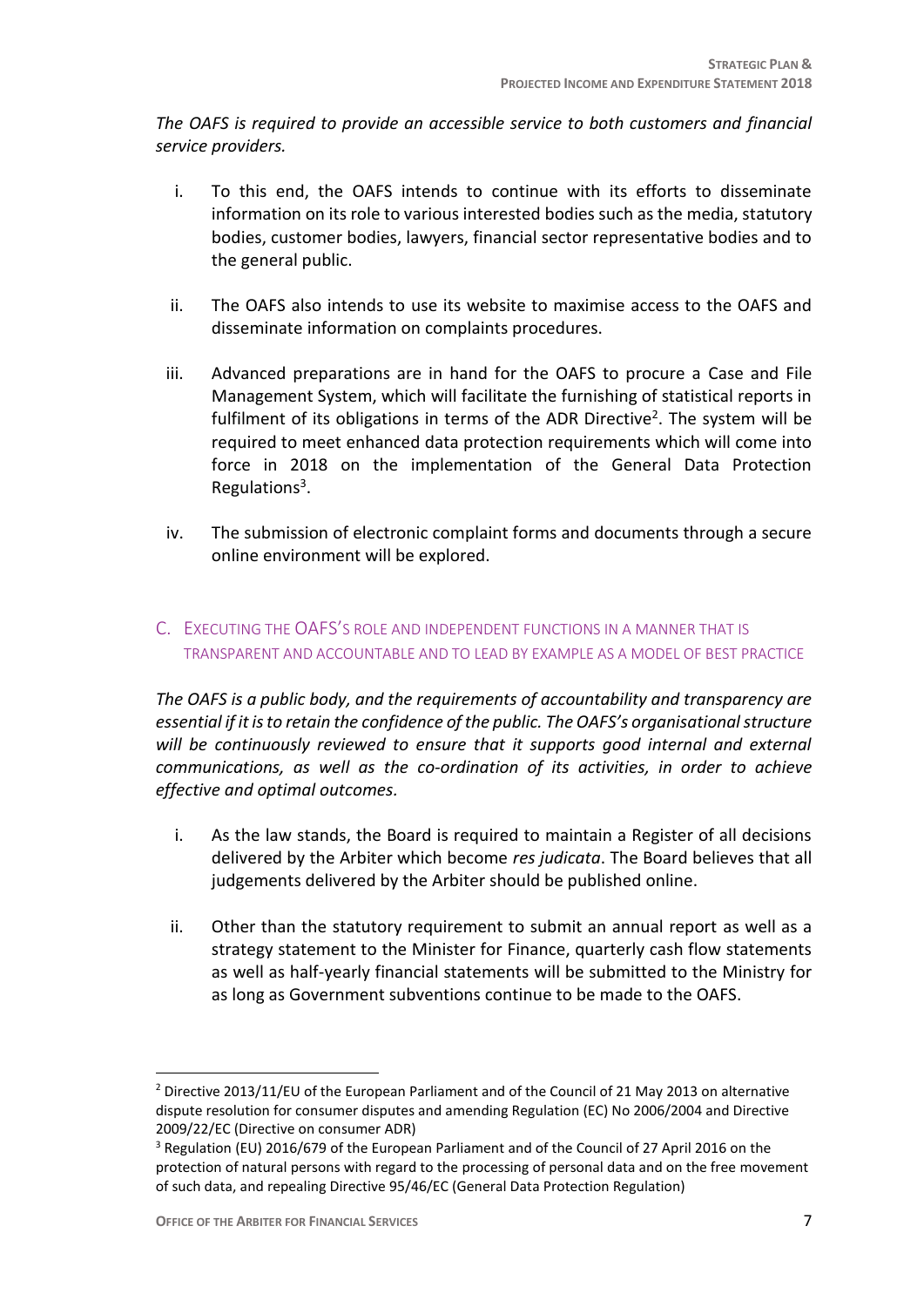- iii. In its 2017 annual report which will also include audited financial statements for the period May 2016 to 31 December 2017 – the OAFS shall also include information which is required to be provided to the Minister of Finance, as competent authority in terms of and for the purposes of the ADR Directive.
- iv. Administration of the finance and HR role will be reviewed on an ongoing basis.
- D. DEVELOP THE ABILITIES, SKILLS AND COMPETENCE OF STAFF SO AS TO ENSURE CONTINUED IMPROVEMENT IN ORGANISATIONAL PERFORMANCE

*The quality of the OAFS' service to the public is crucially dependent upon the capacity, performance and motivation of its staff. Moreover, if the staff are to give commitment to the work of the OAFS, the Office must show commitment to the development of its staff. In particular, the OAFS must make sure staff have opportunities to participate in training and development on a regular basis, both inside and outside the Office.* 

- i. To support and encourage continued staff training and development especially mediation – the OAFS will organise induction and support programmes, and encourage participation to external courses.
- ii. Periodic internal courses will be held to ensure that all staff comprehend the provisions of the Act as well as the scope and functions of the OAFS.
- iii. Regular staff briefings will be held to keep staff informed of general developments.
- iv. Further books and other resource materials for internal use will be added to the OAFS small library.
- v. Preparations for a first draft of a staff handbook are in hand.

#### E. EU AND INTERNATIONAL OBLIGATIONS

The OAFS is now a full member FIN-NET, the financial dispute resolution network of national out-of-court complaint schemes in the EU. The OAFS will work in close collaboration with FIN-NET and other financial services arbiters/ombudsmen to further enhance best practices in the resolution of financial services complaints.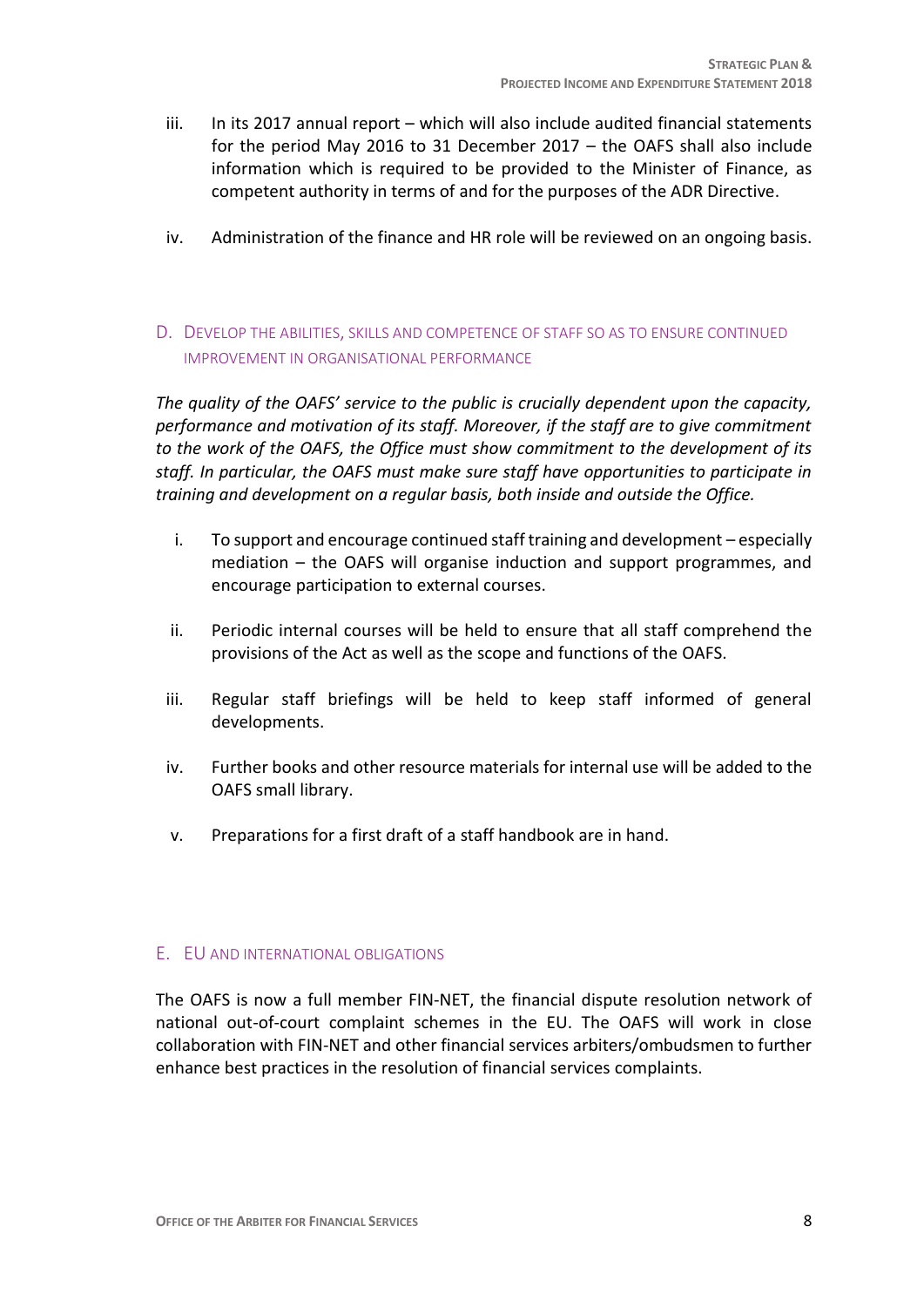## <span id="page-8-0"></span>Income and Expenditure Statement for 2018

The provision of a professional and efficient service to all stakeholders who deal with the OAFS at any stage is a primary objective of the Office. In order for the OAFS to do so, it has to have the appropriate financial resources.

Annex 1 outlines the financial plans for the OAFS for 2018, which are based on financial data for 2016 and 2017. Circumstances may require changes and the Board shall ensure that it is kept under constant review for its relevance and effectiveness.

#### A. EXPLANATORY NOTES

#### **Legal basis**

In terms of article 9(2)(a) of the said Act, the Board of Management and Administration is required to prepare and approve a statement with estimates of income and expenditure relating to the Office for the year 2018.

The Board has approved the projected income and expenditure for 2018 (as featured in the last page of this document).

In terms of article 9(2)(c) and pursuant to article 9(2)(d), the OAFS's estimates for 2018 are being submitted to the Honourable Minister for Finance for his consideration.

#### **Assumptions**

#### *Income*

So far, the OAFS has been financed by means of subventions made available by the Ministry for Finance. However, the OAFS is still committed to be exclusively financed by means of levies on financial services providers as sanctioned by law.

#### *Expenditure*

A major part of the OAFS's budget is allocated to salaries and benefits to staff. Other than the Arbiter for Financial Services (whose salary is reimbursable from the Consolidated Fund) and the executive Chairman, the current staff complement of the OAFS is composed of the following officials:

Two Case Analysts Two Customer Relations Officers One Officer in charge of mediation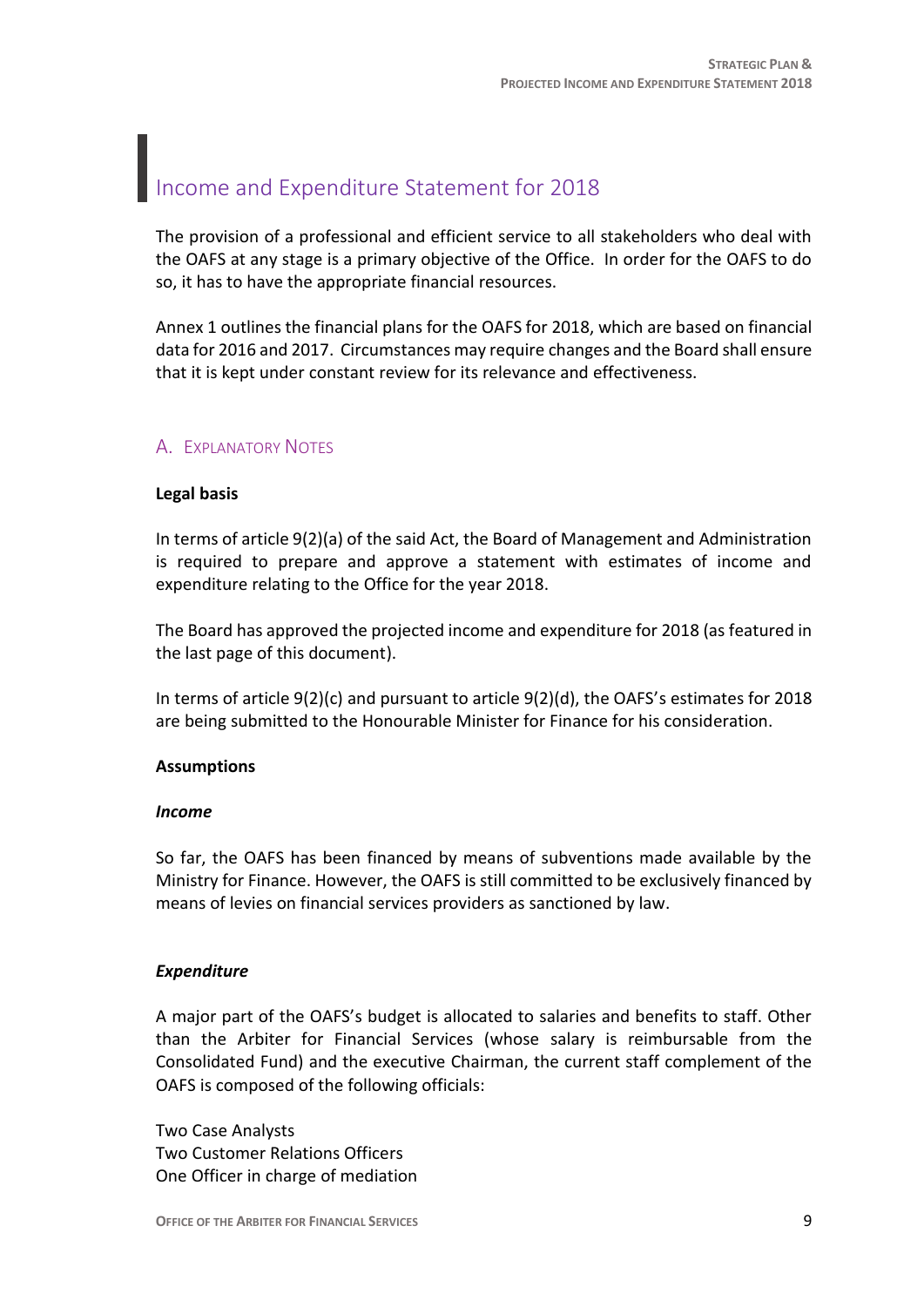One PA to the Arbiter One Administrative Assistant One Receptionist One Support Staff (part-time) One Driver

The OAFS may recruit more staff if it experiences any unexpected surges of new complaints during 2018.

The Board also intends to continue refurbishing some parts of its premises in Floriana. The offices from which the OAFS is operating have been made available by the Ministry for Finance.